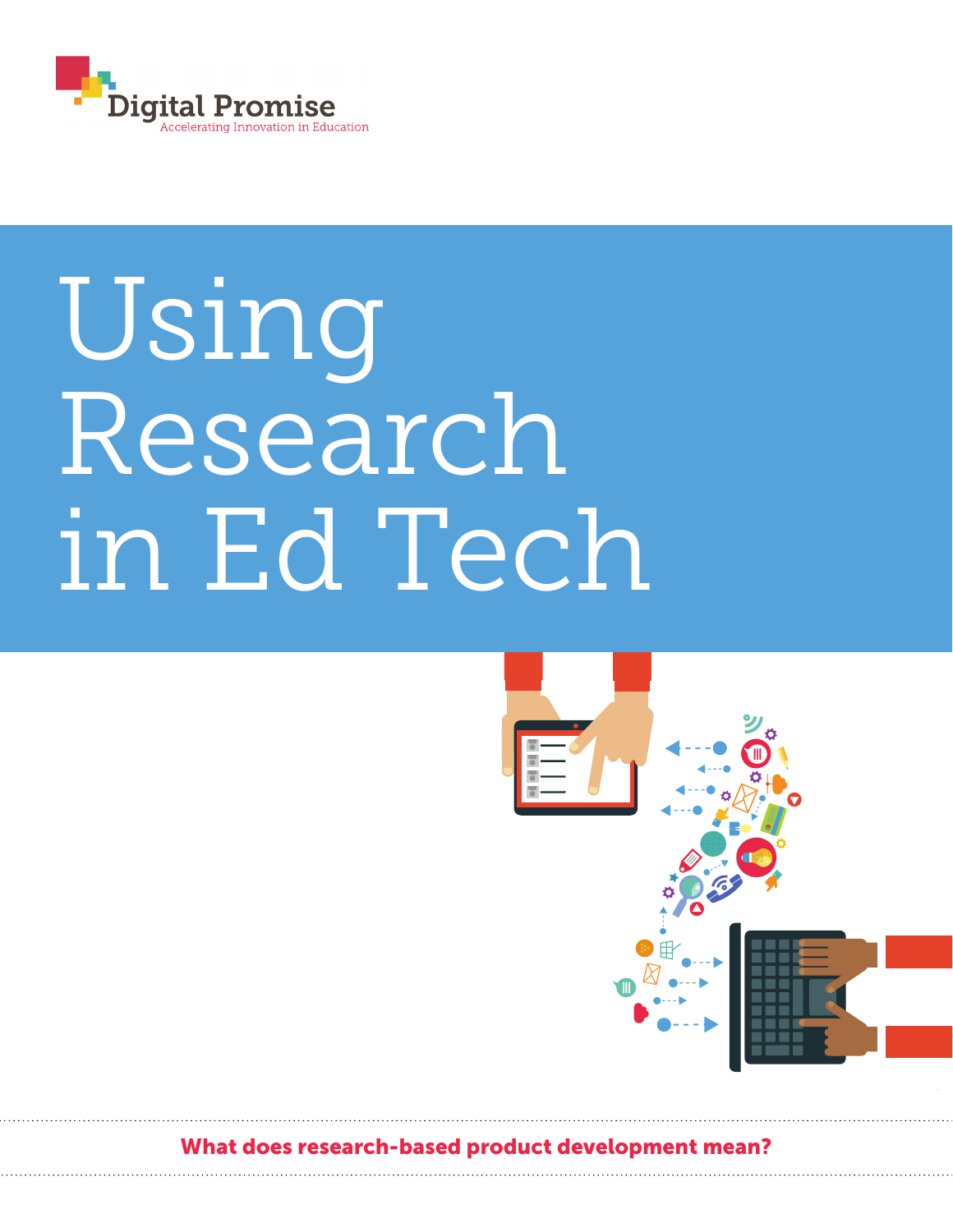# Table of Contents

## Page

## **3 Learning Sciences**

Using research on how people learn to inform product design

## User Research 6

Gathering information about how people are interacting with the product

## Evaluation Research 7

Determining how your product contributes to solving a problem in education

## 9 Additional Resources

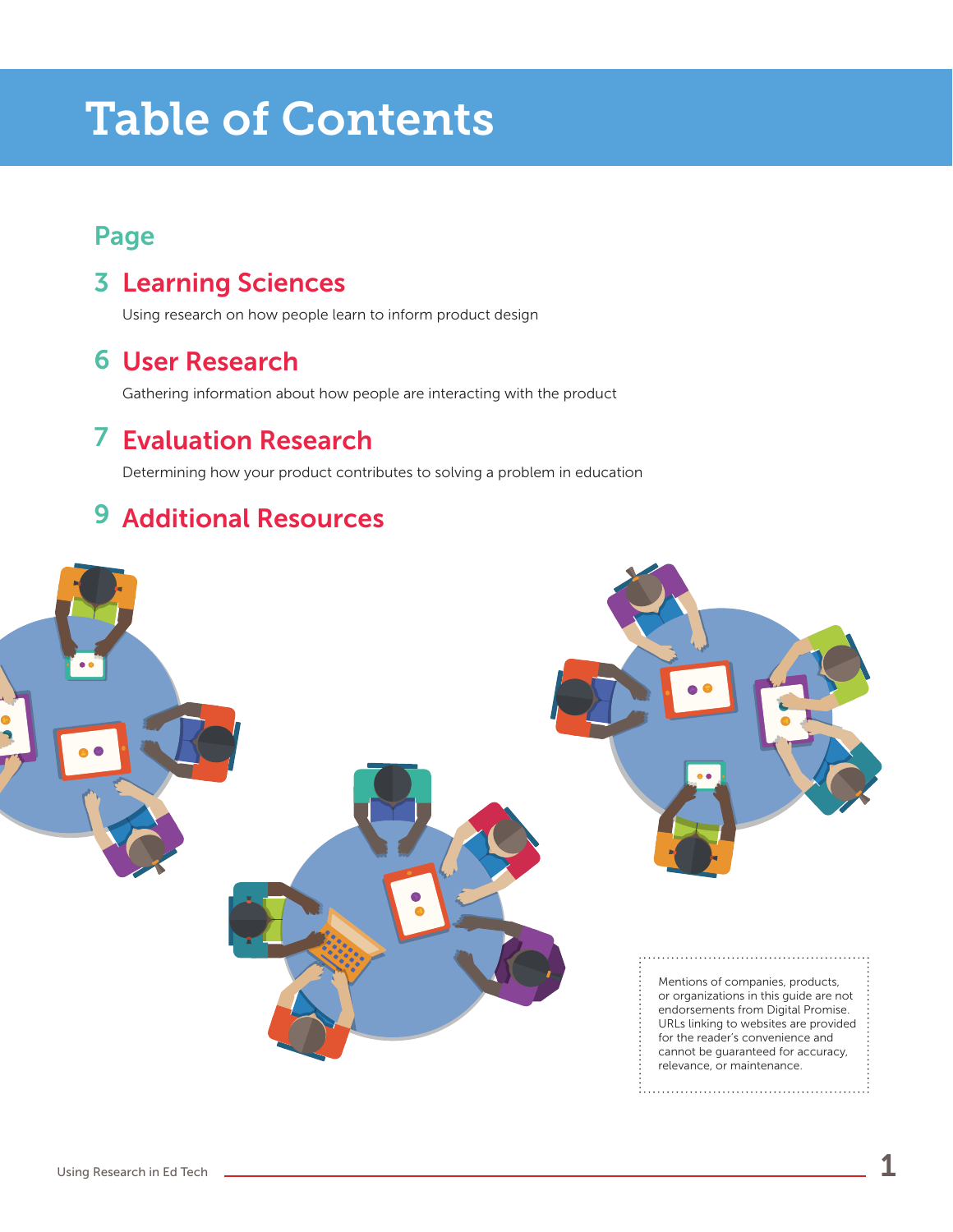# Using Research in Ed Tech:

## The what, how, and why of research-based product development

## Introduction

Demand for educational technology (ed tech) products is growing, but purchasers often struggle to determine which products are going to help them meet their learning objectives. In a recent study of ed tech developers, 90 perce[nt reported that th](http://www.digitalpromise.org/blog/entry/improving-ed-tech-purchasing)eir products are "informed by research." But it's not always clear to purchasers what the research was and how to evaluate it. For ed tech developers, this lack of clarity can impede the development of powerful solutions that benefit learners, and the ability to take advantage of this fastgrowing market opportunity.

What are ed tech purchasers looking for? In the same study, one K-12 technology director said he looks for "standardized, research-proven ways that we can say, 'This is the positive impact' or 'This is how we calculate a return on investment'... [to] explain, justify, rationalize, defend to our community, to our parents, [and] to our board the value of their investment."

A useful resource [for ed tech developers in meeting](http://tech.ed.gov/developers-guide/) this need is the 2015 "Ed Tech Developer's Guide" from the U.S. Department of Education Office of Education Technology (OET). The guide provides insight and recommendations for research-based product development.

Also valuable are real-world examples of how ed tech developers use research to inform product development and evaluation.

Ultimately, guidelines and examples are needed to help companies develop and evaluate researchbased products, and to educate consumers so they make better decisions.

## Our Approach

Digital Promise recently ran a **[crowdsourcing campaign](http://www.digitalpromise.org/blog/entry/developers-share-the-science-behind-your-product)** asking developers to share the science behind their products. We heard from **[nearly fifty companies](http://www.digitalpromise.org/gallery/how-developers-put-research-to-work)** about the what, how, and why of research-based product development. We asked questions like:

- What scientific research on learning informs your product design, and where do you find it?
- How do you conduct research on usability and effectiveness?
- Why is research beneficial to you and/or your stakeholders?

We also talked to researchers and thought leaders in education to get a sense of what they look for in collaborations with ed tech companies. Three main ways in which companies use research throughout product development and evaluation emerged:



Learning Sciences: using scientific research on how people learn to inform product design.



**User Research:** gathering information about how people are interacting with the product.



**Evaluation Research:** determining how a product contributes to solving a problem in education.

The following guide provides recommendations and examples from companies on how they use these three types of research in the development of ed tech products.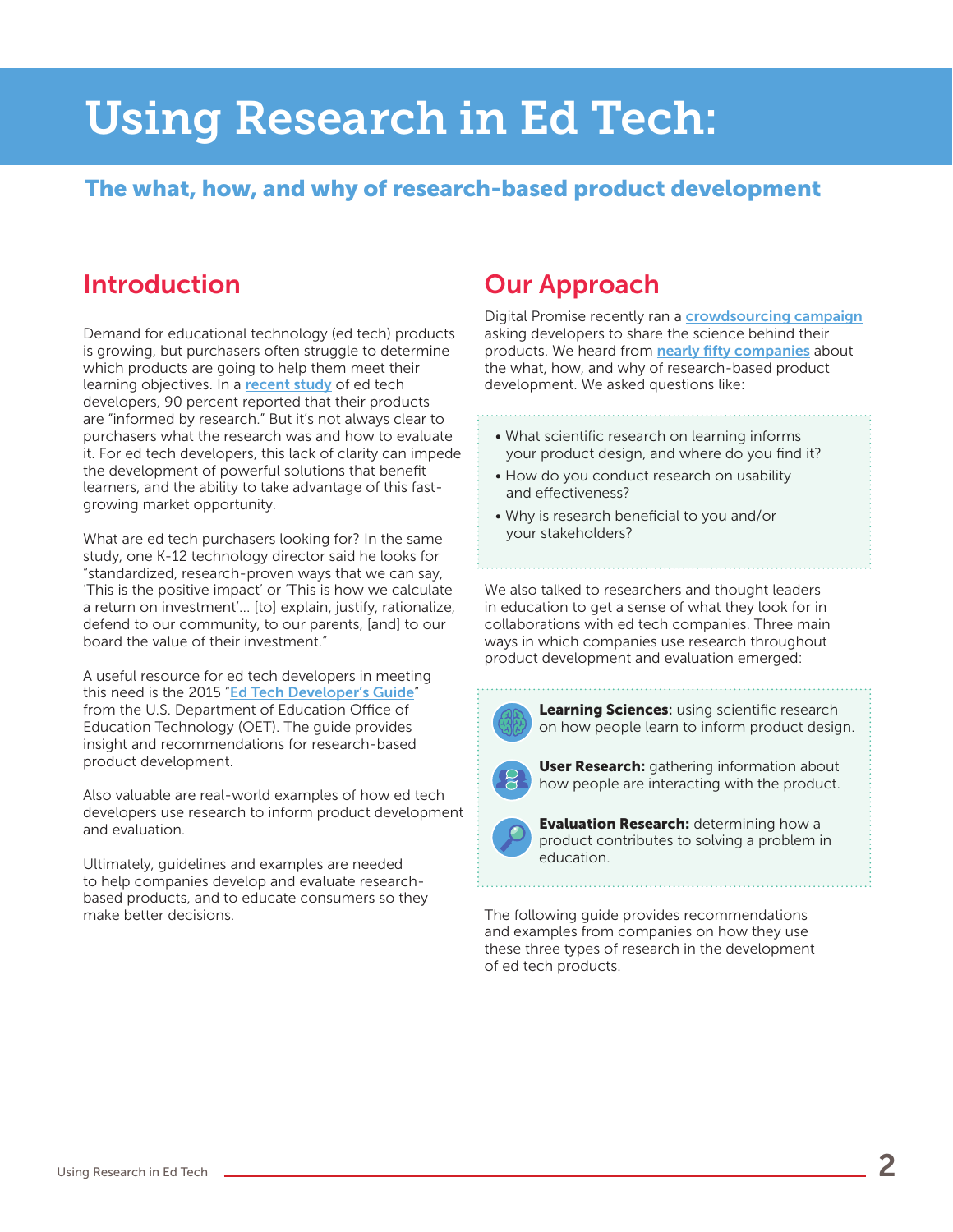# Learning Sciences



Decades of scholarly work have contributed to the understanding of how people learn. Basing products on learning research can save time and money by helping ensure that your company is developing products that will meet the needs of schools. And, as the **OET's "Ed** [Tech Developer's Guide](http://tech.ed.gov/developers-guide/)" notes, "too often apps are well coded and fully functional but are based on learning theories that researchers debunked years ago" (pg. 21).

## Finding the Literature

Before prototyping products, ed tech companies should review research broadly and critically.

[Google Scholar](https://scholar.google.com) allows you to search across many disciplines of scholarly work, while **[ERIC](http://eric.ed.gov)** is focused on education research. And, both ERIC's [thesaurus](http://eric.ed.gov/?ti=all) and Digital Promise's **[map of education research](http://researchmap.digitalpromise.org)** (currently in development) are useful for figuring out the topics, keywords, and synonyms used by researchers.

Some areas of research to consider include pedagogy/ instruction, curriculum studies, psychology, assessment, and cognitive science. **Below are some ways** 

companies have used research to inform their product development.

### Learning Sciences 101

#### Quick Reads:

- American Psychological Association **[article](https://www.apa.org/monitor/2011/07-08/ce-learning.aspx)** on what increases student gains
- Digital Promise **[blog posts](http://www.digitalpromise.org/blog?category=research)** on research
- Carnegie Mellon's **[Principles of Learning](https://www.cmu.edu/teaching/principles/learning.html)**
- Harvard Graduate School of Education's Usable [Knowledge](https://www.gse.harvard.edu/uk), which distills education research

#### Books and Guides:

- [Knowing What Students Know](http://www.nap.edu/read/10019/chapter/1)
- How People Learn
- [How Learning Works](http://www.wiley.com/WileyCDA/WileyTitle/productCd-0470484101.html)
- [Universal Design for Learning Guidelines from CAST](http://www.cast.org/our-work/about-udl.html#.VhX1TNYbvdv)

|                              | Pedagogy/<br>Instruction<br>How to design<br>effective learning                                                                                                                                                                                             | <b>Curriculum</b><br><b>Studies</b><br>Research on learning in<br>particular subject areas                                                                                                                                                                             | Psychology<br>The study of mind<br>and behavior                                                                                                                                   | <b>Assessment</b><br>Knowledge on<br>measuring student<br>outcomes                                                                                                                                                                  | <b>Cognitive</b><br><b>Science</b><br>An interdisciplinary field<br>studying the mind and<br>mental processes                                                                                 |
|------------------------------|-------------------------------------------------------------------------------------------------------------------------------------------------------------------------------------------------------------------------------------------------------------|------------------------------------------------------------------------------------------------------------------------------------------------------------------------------------------------------------------------------------------------------------------------|-----------------------------------------------------------------------------------------------------------------------------------------------------------------------------------|-------------------------------------------------------------------------------------------------------------------------------------------------------------------------------------------------------------------------------------|-----------------------------------------------------------------------------------------------------------------------------------------------------------------------------------------------|
| FINDING<br>RESEARCH          | Students learn better<br>when they control of<br>the speed of instruction.<br>(Moreno & Mayer 2007)                                                                                                                                                         | When learning<br>proportions, one of<br>the common mistakes<br>students make is using<br>an "additive strategy"<br>that leads to incorrect<br>answers. (Misailidou &<br>Williams 2003)                                                                                 | Research suggests<br>effective ways to build<br>children's social skills.<br>such as interacting<br>with parents. (Elliott &<br>Gresham 1993: Feldman<br>et al. 2013)             | Giving students feedback<br>that they can use to<br>improve their ongoing<br>learning is referred to as<br>"formative assessment."<br>(Black & William 2009)                                                                        | Actively recalling or<br>retrieving knowledge<br>can promote learning<br>of complex material.<br>(Karpicke & Grimaldi<br>2012                                                                 |
| APPLIED<br>BEING<br>HOW IT'S | Classroom Inc.'s After<br>the Storm game is<br>student-driven In<br>addition to controlling<br>where and how they<br>move through the<br>game, students control<br>the pace at which they<br>read and work in all of<br>the game's workplace<br>activities. | For GlassLab Games'<br><b>Ratio Rancher</b> , the<br>company found research<br>studies that included<br>descriptions of how<br>students understand<br>proportions. They<br>designed the game to<br>specifically look for<br>these types of responses<br>from students. | The Leo's Pad app by<br>Kidaptive includes a<br>single turn-taking game.<br>Its design was informed<br>by psychology research<br>on promoting social<br>skills in young children. | <b>Houghton Mifflin</b><br>Harcourt's <b>iRead</b> tailors<br>future instruction based<br>on student inputs. It<br>also provides immediate<br>and corrective<br>feedback within<br>students' individualized<br>instructional paths. | The Make-a-Map<br>collaboration between<br>BrainPOP and Ideaphora<br>was shaped by research<br>on how concept maps<br>can encourage students<br>to build their knowledge<br>retrieval skills. |

. . .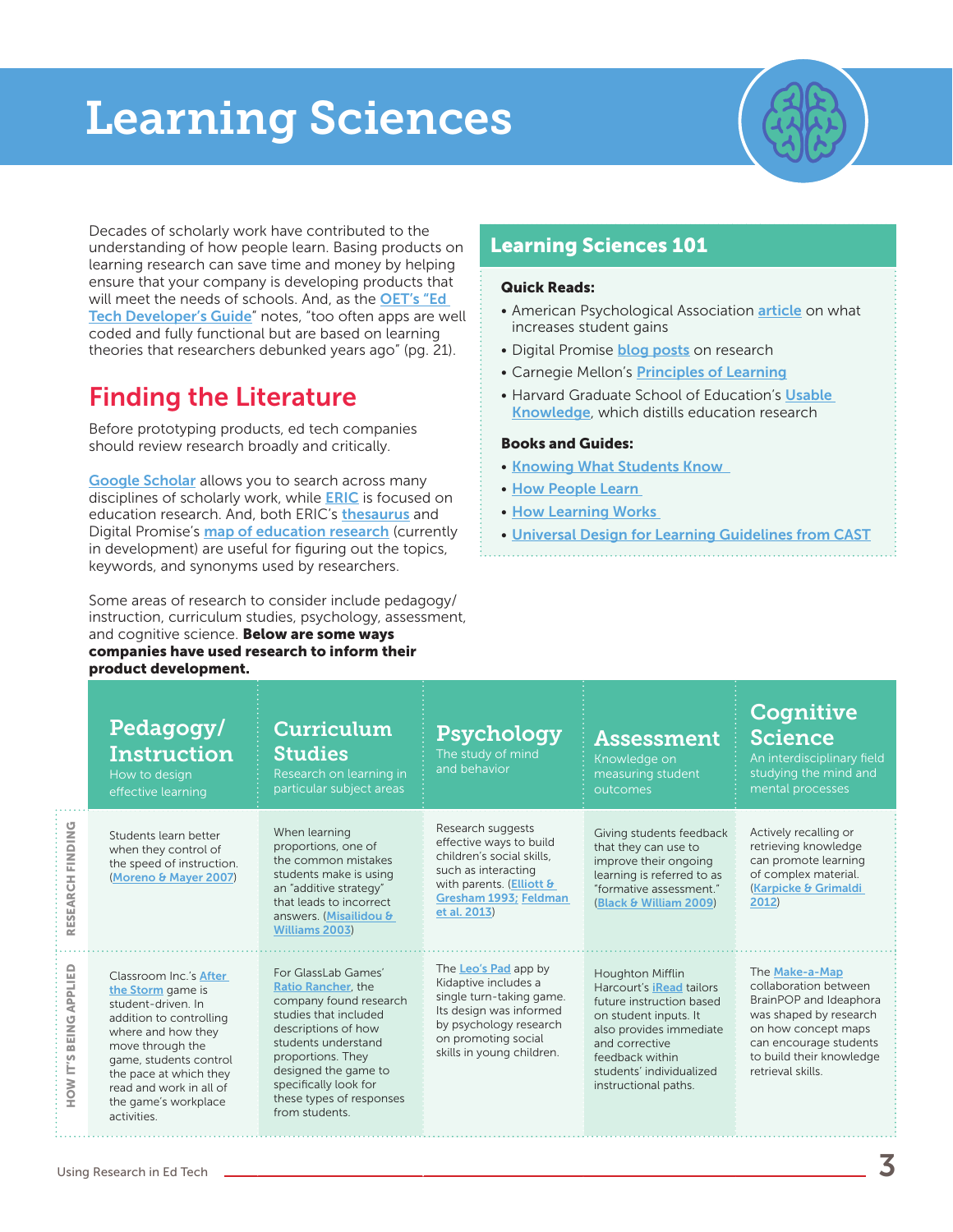## Questions to consider when reviewing research

After tracking down relevant research, it's important to critically review the findings to understand the nuances of each study, including how it applies to the setting in which your product will be used. Here are some common considerations when evaluating research:

#### Is there agreement around this research, or are there competing theories?

• Look for articles in education review journals that provide summaries of the work in a particular area. ERIC maintains a **[list of journals](http://eric.ed.gov/?journals)** with education research, many of which are review journals. Book chapters from edited volumes can also be useful.

#### Are you using the research responsibly? Avoid selectively "cherry picking" research findings that say what you want to hear.

• Imagine 20 rigorous studies show strategy A works better than strategy B for teaching trigonometry, while two mediocre studies show the opposite. If you prototype an app using strategy B, it may be tempting to "cherry pick" and cite the two studies that support this choice—even though it's not an accurate reflection of what the literature shows.

#### In what setting(s) was the research conducted?

• If all the research on a particular learning strategy has been done in a very regimented laboratory environment, it's hard to know how it will work in

a real-world environment such as a classroom. For example, if you're developing an app for parents to use at home and the research you review has only been done in large preschools with teachers, then the findings may not be applicable to your product.

#### Can you be confident in the findings? Look for studies of high quality.

- [Peer-reviewed](https://en.wikipedia.org/wiki/Peer_review#Scholarly_peer_review) journals are considered reliable sources of information because several experts in the field have reviewed their articles.
- Here are [ten tips](http://www.hfrp.org/evaluation/the-evaluation-exchange/issue-archive/public-communications-campaigns-and-evaluation/understanding-research-ten-tips) for evaluating research from the Harvard Family Research Project.

### Using research in the real world: Kidaptive

Kidaptive looks for research-based practices "that don't depend upon a perfectly faithful implementation, because parents don't have the bandwidth to be that precise in the way they interact with their kids. If you told a parent to do this thing: A) Would they be able to do it in a way that was precise enough to be effective? and B) Would they want to? Would that be a fun way for a parent to spend time with their kid?"

## Partnering with Researchers: Mindprint

Mindprint set a goal of finding a valid, science-based assessment of children's cognitive skills to build into an online platform. After considering several alternatives, the team at Mindprint found an assessment developed by a team of researchers at the Brain Behavior Laboratory at the University of Pennsylvania's Perelman School of Medicine.

When asked how the partnership started, Mindprint said, "We reached out to them, and we were fortunate that the team we found is incredibly open-minded and flexible, and appreciated the opportunity to commercialize their research in a way that would have true practical applications."

Mindprint says they continue to talk with the researchers on a weekly basis to discuss new directions and expand the number of skills covered in the assessment. They added, "We're doing ongoing research with [the university], where they're mining [data from] the population of ten thousand children to look for correlations in the data so that we can better understand children with reading disorders."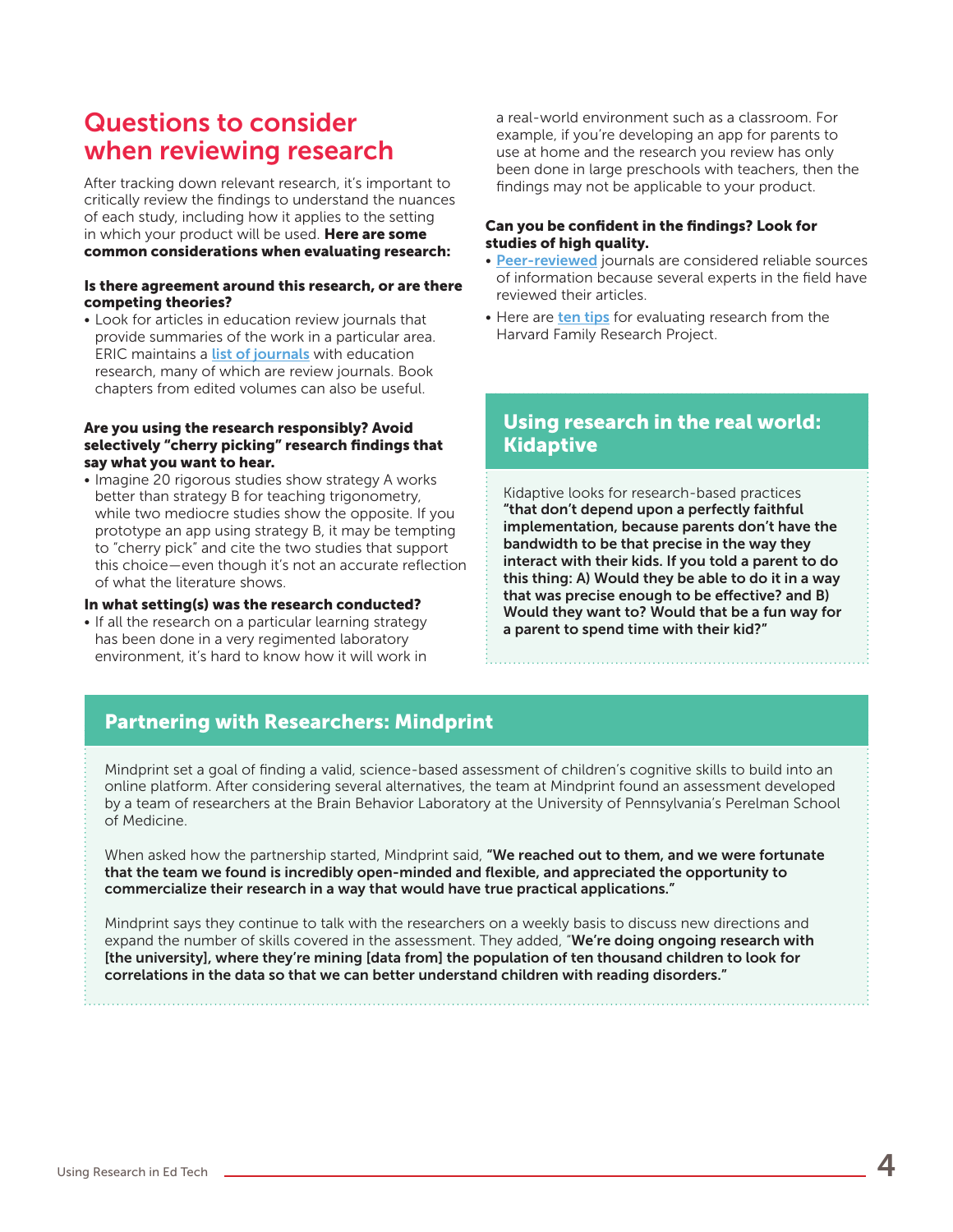#### Contributing to New Research: Newsela

In some cases, companies generate data that academics are able to use for scientific research, which can benefit both sides. One example is ed tech company Newsela and its partnership with computational linguists.

Since Newsela is a reading service that provides teachers and students with daily news articles at five levels of complexity, their work involves something that computational linguists are also interested in: text simplification. The academics reached out to Newsela to see if its texts could serve as a possible dataset to analyze, and the company agreed. From the partnership, the researchers published [a paper](https://tacl2013.cs.columbia.edu/ojs/index.php/tacl/article/view/549/131) and the Newsela team gained a deeper understanding of their product.

Newsela told us, "From their research, we learned more about textual analysis and linguistic modeling, which validated our current approach and will form the basis for continued collaboration... it's something that speaks to the uniqueness of text simplification and our proprietary process."

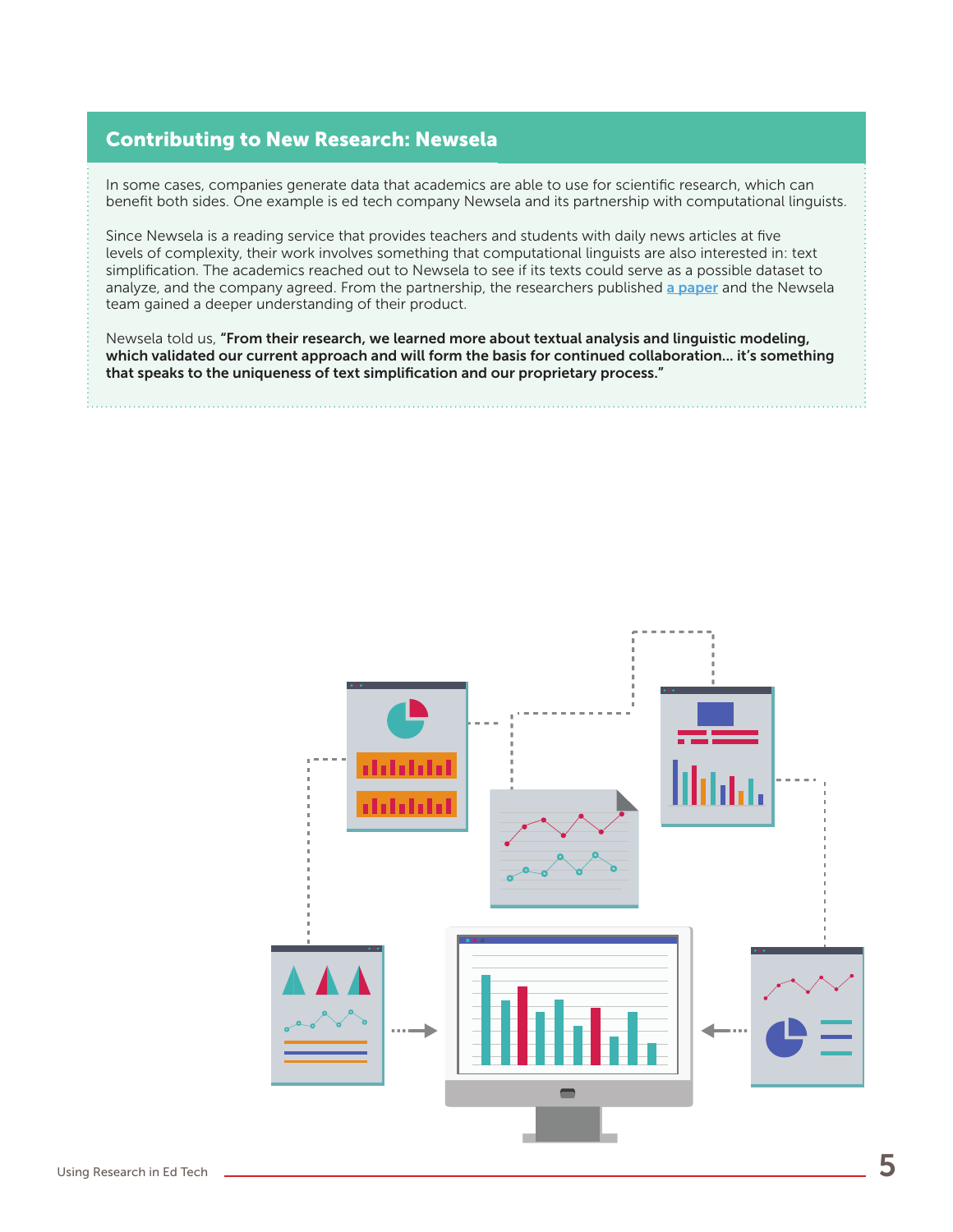## User Research



Another way companies incorporate research into ed tech products is by working closely with users during product development to understand how people actually engage with the technology. One common approach to user research is iterative design, which is "the process of using short feedback loops to define assumptions, create prototypes, and obtain early user feedback, first to validate the need for your app or tool (or invalidate it, saving time, money, and other [resources\) and](http://tech.ed.gov/developers-guide/) later to improve its usability and impact." (OET guide, pg. 24)

## Ways of getting user feedback

Here are some methods for gathering feedback and user experience data:

- Create a **Minimum Viable Product (MVP)** and show it to users early
- Conduct focus groups and interviews with users and/or purchasers (i.e., students, parents, teachers, administrators) about their needs and reactions to the product
- Utilize A/B testing to decide between different features
- Review analytics from the product to see where people get stuck. One resource is the Office of [Education Technology's issue brief on](https://tech.ed.gov/wp-content/uploads/2014/03/edm-la-brief.pdf) **educational** data mining and learning analytics.

## Finding your users

Here are some ways to find people to provide feedback:

- Engage in social media platforms such as Twitter. Chats such as the **[#edtechbridge](https://twitter.com/hashtag/EdChatBridge?src=hash)** chat are a great opportunity for companies to connect with users. There are also region-specific education chats, shown on this **[map](http://tech.ed.gov/ed-twitter-chats/)** from the Office of Education Technology.
- Use help tickets from the product to pinpoint the most engaged users or those who may have suggestions on how to improve products.
- Value teacher time by listening to them, offering free or reduced price versions of the product, and compensating them when possible.

### How user feedback can shape products: Ideaphora and Reason Racer

Ideaphora, which makes a concept mapping tool, said, "We actually had some features that students recommended that we put into the tool. There's definitely a two-way street. We learn from students and they got to see how important their feedback was to us."

The creators of Reason Racer from University of Kansas' ALTEC wanted to ensure students understood the product's tasks and questions, which included technical terms related to scientific argumentation such as "warrant." Here is how their product benefited from user research: "We've had lots of conversations about language. We ask them, 'what do you think a warrant is?' One of the kids raised her hand and said, 'I think a warrant is when the police come to the door and say they got a warrant for my brother's arrest.' This word had a different meaning in her world. We ended up changing the name to 'chain of reasoning' because that made more sense and that was more clear."

Using Research in Ed Tech **6 Container the Contact of Contact Contact Contact Contact Contact Contact Contact Contact Contact Contact Contact Contact Contact Contact Contact Contact Contact Contact Contact Contact Contact**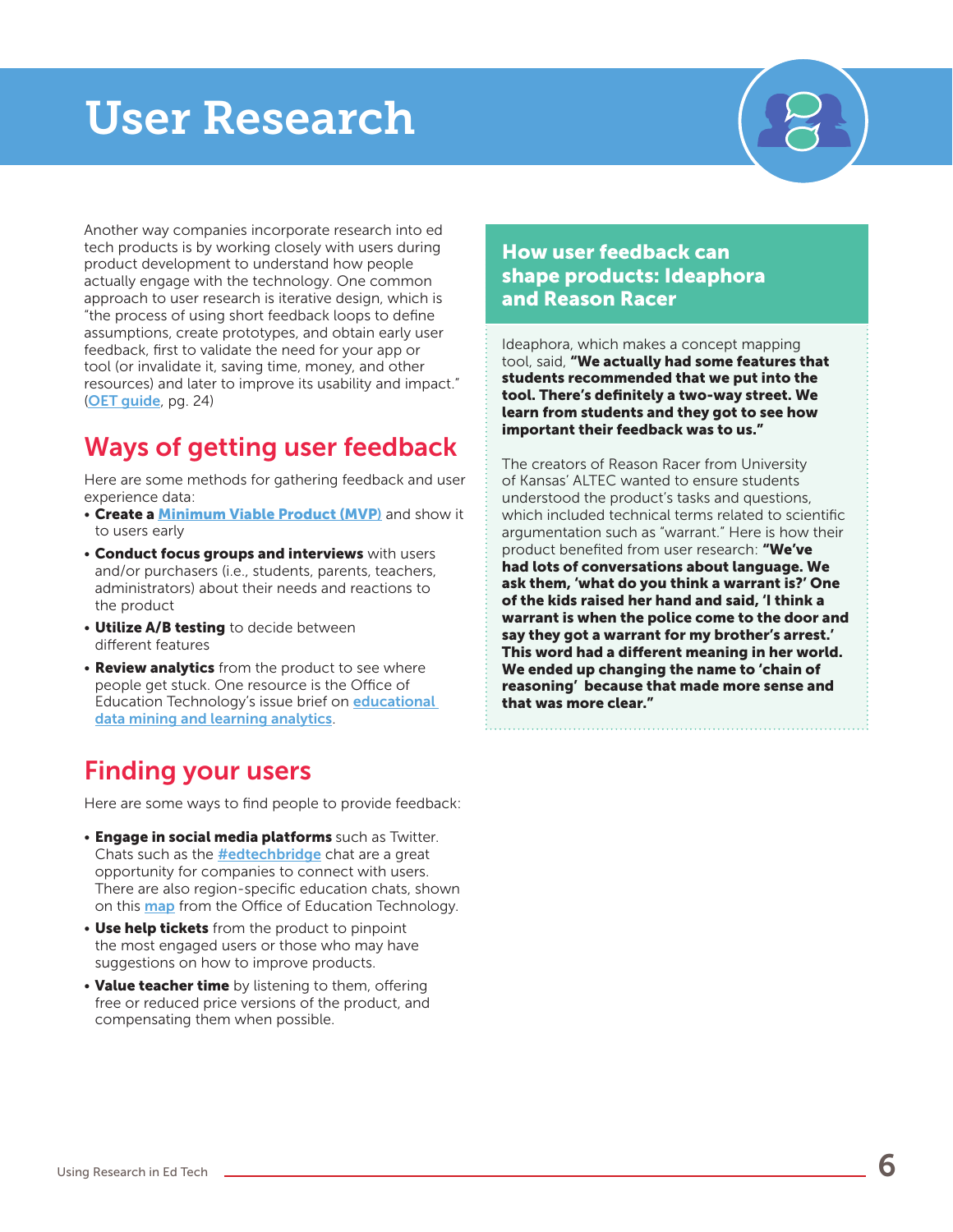# Evaluation Research

Evaluation research involves demonstrating that your product works, and determining how it helps solve a problem in education. In addition, it can help you determine the most successful methods of implementing your product to allow teachers and students to get the most out of it. In this section, we share the methods and measures, and implementation strategies most commonly used in ed tech evaluation.

## Methods and Measures

It's important to consider methods for evaluation early in the product development process, and to develop data collection strategies that support your selected method. Companies reported using the following evaluation research methods:

• Case studies describe how the product was used in a particular school or classroom.

## Schoolzilla Case Studies

Schoolzilla is a K-12 data platform, and the company maintains a blog with several **[case studies](http://blog.schoolzilla.org/topic/case-studies)** about school districts using their product. In these case studies, readers learn information about the schools, the implementation process, and how using Schoolzilla is helping to solve an education problem in particular settings.

- Pilot studies are run in schools to test and evaluate a product for a set period of time.
- **Short-cycle evaluations** gather data on a quicker timeline than previous research, such as the New York City iZone's **[Short-cycle Evaluation Challenge](https://www.edsurge.com/news/2015-03-04-silicon-valley-s-pursuit-of-proof)**.
- Randomized Control Trials (RCTs) use random assignment to compare outcomes between a group that received the technology to a control group that did not.

## Woot Math RCT Study

Woot Math received a Small Business Innovation Research (SBIR) grant from the National Science Foundation (NSF) to conduct **a study** on how a particular feature of their product affects student outcomes. They told us, "We conducted a multisite randomized controlled trial that demonstrated that Woot Math's adaptivity (i.e., its ability to adjust to a student's needs) contributed significant effects in learning and retention. Our results establish a causal relationship showing that the addition of these innovative software formative assessment techniques resulted in improved learning outcomes."

When evaluating products, keep in mind the importance of using existing measures that educators and administrators care about. As the **OET quide** puts it, "At some point developers need to find out whether they are also optimizing against the external measures that are valued in education (such as standardized tests, course completion and mastery of learning)" (pg. 27). While showing learning gains from internal measures in your product can be a useful start, it's also important to demonstrate that these map onto other commonly used measures in schools.

## Implementation

When reporting evaluation research results, provide adequate details about implementation and context about where the study took place so other schools can determine whether the product is a good fit for their teachers and students. This can include information such as demographics, student-teacher ratio, how users were trained to use the product, Internet/wifi access, and product compatibility with existing technology infrastructure and data systems.

Goalbook described what their implementation process looks like: "When we form a partnership with a district, we work closely with district and school leaders to create a scalable and sustainable plan for supporting teachers with instructional practice. Each implementation plan is tailored to the district's specific needs, desired outcomes, timeline, and budget."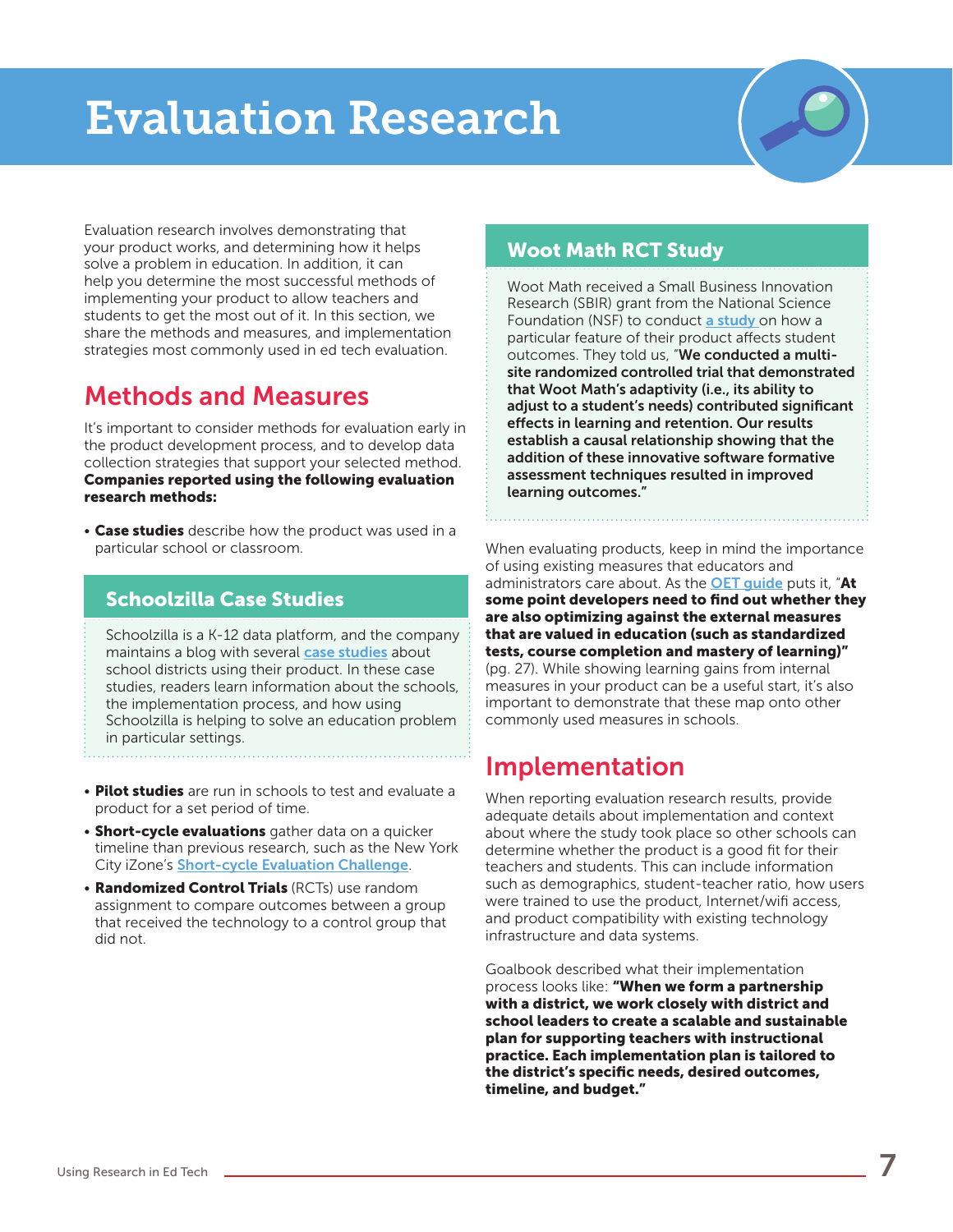One example of an [evaluation study](http://research.scholastic.com/sites/default/files/publications/iRead_ResearchUpdate_NapaCA_2014_1.pdf) that provides detailed information on implementation comes from Houghton Mifflin Harcourt. In this study of their iRead product, information is given on how students accessed the product and how staff members were trained to use it. Additionally, the study includes data from surveys of teachers and administrators that describes their experiences with implementing the product.

## Funding and Resources

Though evaluation can be expensive, there are funding and collaboration opportunities to support this work. In reference to the Small Business Innovation Research (SBIR) grant they received, Woot Math said, "I just can't recommend it enough… the proposal really forces you to think through what you're going to do."

- Small Business Innovation Research (SBIR) grant opportunities:
	- [Institute of Educational Sciences \(IES\)](http://ies.ed.gov/sbir/)
	- [National Science Foundation \(NSF\)](http://www.nsf.gov/eng/iip/sbir/home.jsp)
- [Institute of Education Sciences \(IES\) grants](http://ies.ed.gov/ncer/projects/program.asp?ProgID=10), including Investing in Innovation (13)
- Foundations doing work in education and related fields. One resource for finding foundations that support research is the [Foundation Center](http://foundationcenter.org/findfunders/fundingsources/fdo.html)

In some cases, academic researchers conduct evaluations as contractors, such as at Johns Hopkins' [Center for Research and Reform](http://education.jhu.edu/research/crre/Evaluation%20Services) in the School of Education. Third party research organizations also conduct evaluation studies, including American Institutes for Research (AIR), SRI, West Ed, and others.

"You get such a head start if you base your work off prior research because a lot of things have already been figured out and a lot of things that you would find out early on have already been discovered." - GlassLab

## Summary

Developing a new education technology product involves risk and uncertainty. However, developers using research to create and evaluate their products can be more confident that their approach will address real-world education problems, and make it easier for purchasers to reach that conclusion.

The ed tech companies we highlighted in this report continue to raise the bar for research-based products by incorporating the latest learning sciences insights, working closely with users, and collecting evidence that their product works. We hope the resources and examples in this guide inspire other developers to follow their lead.

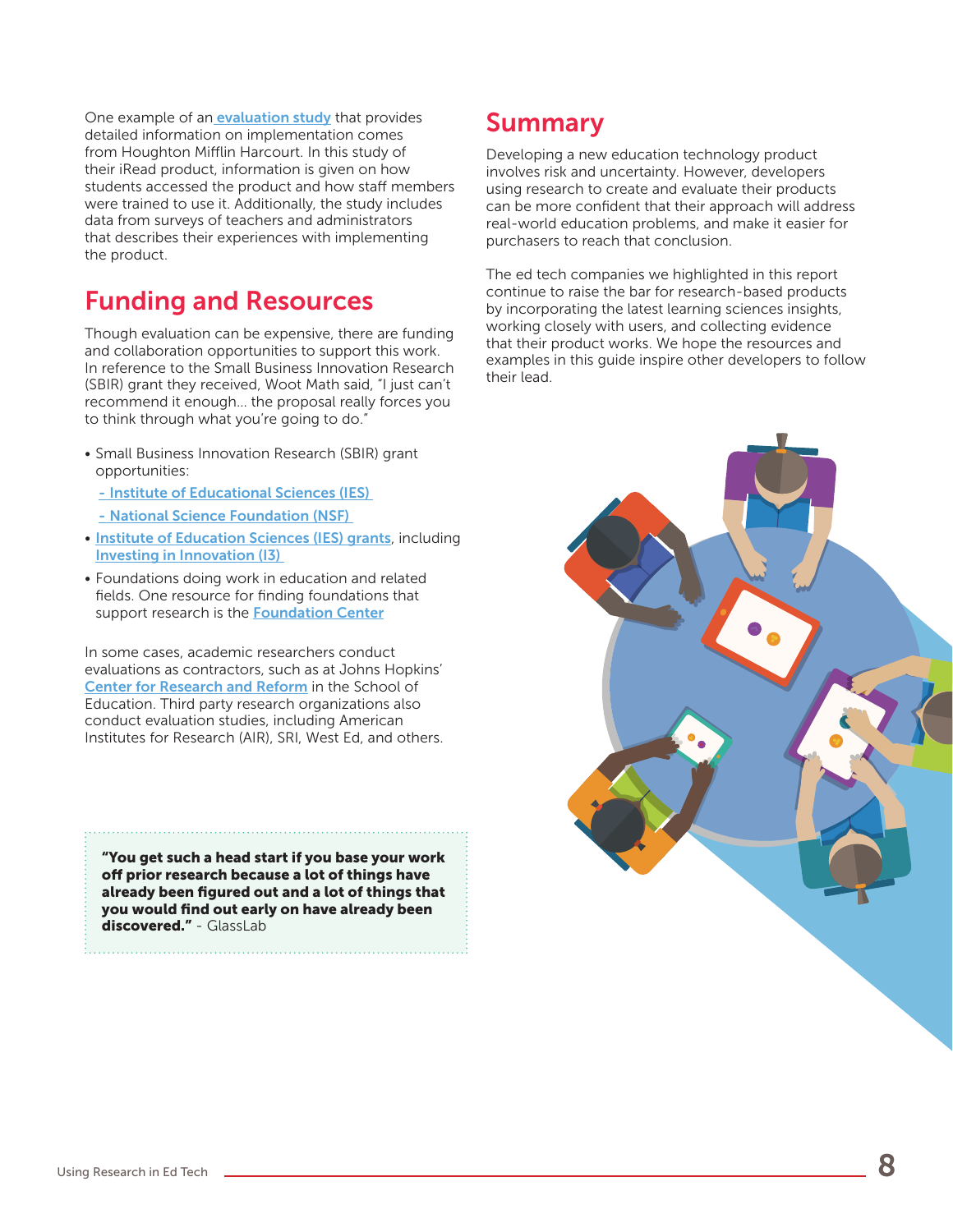# Additional Resources

## Helpful Links

#### Guides

- [Office of Education Technology's "](http://tech.ed.gov/developers-guide/)Ed Tech Developers Guide"
- [Universal Design for Learning Guidelines](http://www.cast.org/our-work/about-udl.html#.VhSuk9Ybvdu) from CAST
- U.S. Department of Education Office of Education Technology on [educational data mining and](https://tech.ed.gov/wp-content/uploads/2014/03/edm-la-brief.pdf)  learning analytics
- [U.S. Department of Education's](http://ptac.ed.gov) **Privacy Technical** Assistance Center

## Tools for Finding Partners

- Digital Promise's [map of education research](http://researchmap.digitalpromise.org)
- EdSurge's [list of ed tech conferences](https://www.edsurge.com/news/2015-06-03-edtech-conferences-you-need-to-know)
- Elon University's Center for the Advancement of [Teaching and Learning updates a list of](http://www.elon.edu/e-web/academics/teaching/conferences.xhtml) **education conferences**
- #edtechbridge [chat](https://twitter.com/EdTechBridge)
- Region-specific education chats, shown on this [map](http://tech.ed.gov/ed-twitter-chats/)

## Getting Familiar with the Learning Sciences

- [Google Scholar](https://scholar.google.com)
- [ERIC](http://eric.ed.gov), plus its [list of education journals](http://eric.ed.gov/?journals) and [thesaurus](http://eric.ed.gov/?ti=all)
- [Ten tips](http://www.hfrp.org/evaluation/the-evaluation-exchange/issue-archive/public-communications-campaigns-and-evaluation/understanding-research-ten-tips) for evaluating research from the Harvard Family Research Project
- American Psychological Association **[article](https://www.apa.org/monitor/2011/07-08/ce-learning.aspx)** on what increases student gains
- Carnegie Mellon's Theory and Research-Based [Principles of Learning](https://www.cmu.edu/teaching/principles/learning.html)
- Harvard Graduate School of Education's Usable [Knowledge](https://www.gse.harvard.edu/uk), which distills education research
- Digital Promise [blog posts](http://www.digitalpromise.org/blog?category=research) on research
- Books:
	- [Knowing What Students Know](http://www.nap.edu/read/10019/chapter/1)
	- How People Learn
	- [How Learning Works](http://www.wiley.com/WileyCDA/WileyTitle/productCd-0470484101.html)

#### Funding

- [Small Business Innovation Research \(SBIR\) grants](https://www.sbir.gov) from
	- [Institute of Educational Sciences \(IES\)](http://ies.ed.gov/sbir/)
- [National Science Foundation \(NSF\)](http://www.nsf.gov/eng/iip/sbir/home.jsp)
- [Institute of Education Sciences \(IES\) grants](http://ies.ed.gov/ncer/projects/program.asp?ProgID=10)
- [IES' Investing in Innovation \(I3\) grants](http://www2.ed.gov/programs/innovation/index.html)
- [Foundation Center](http://foundationcenter.org/findfunders/fundingsources/fdo.html)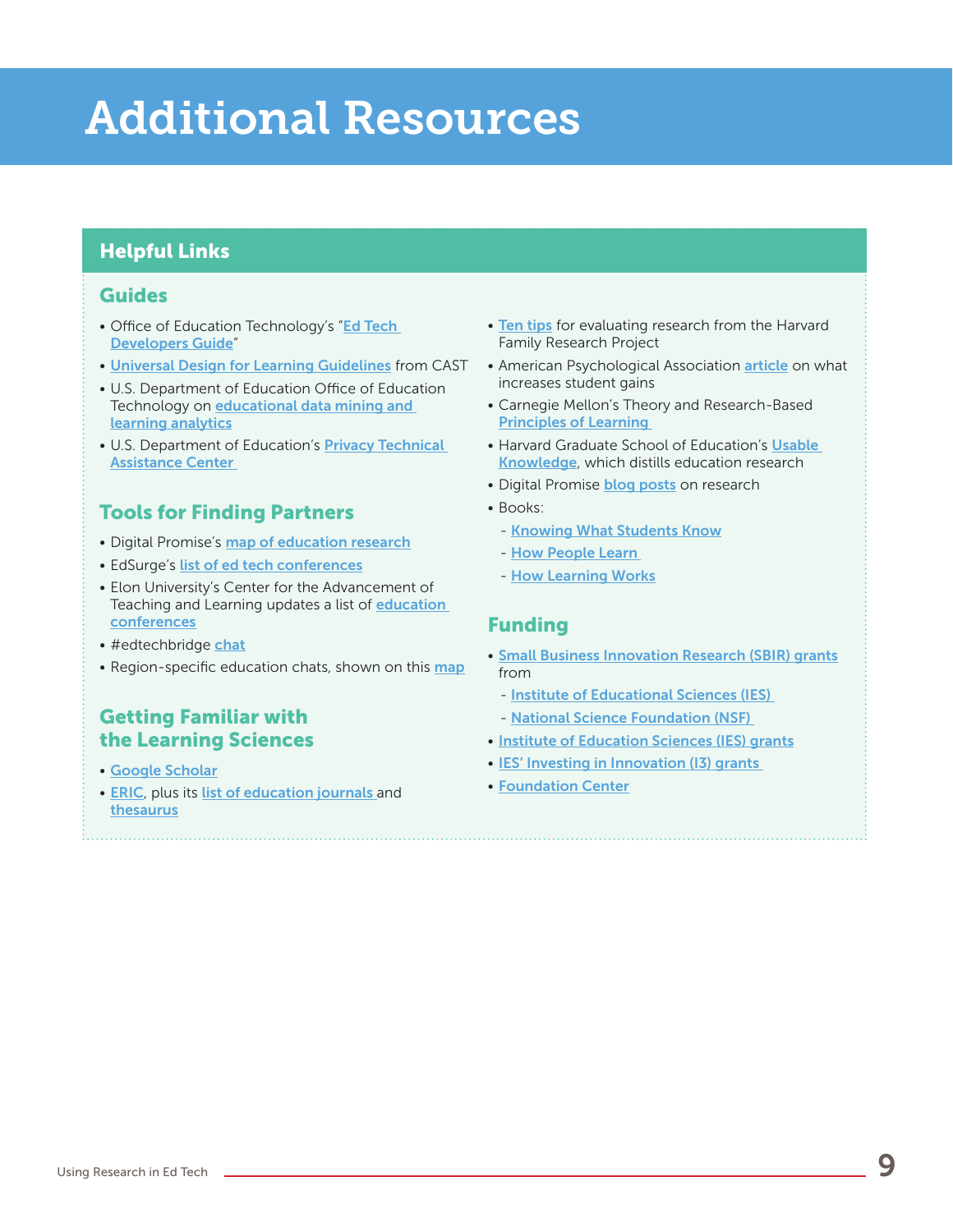#### Partnering with Academic Researchers

Many ed tech companies benefit from working with researchers. Academics can serve on your advisory board, collaborate on research projects, conduct product evaluation, provide feedback on an idea, or share more detailed information on research findings.

#### How to find academics:

- Review research literature for author information
- Explore Digital Promise's [map of education research](http://researchmap.digitalpromise.org) (currently in development)
- Participate in conferences and professional associations - EdSurge's [list of ed tech conferences](https://www.edsurge.com/news/2015-06-03-edtech-conferences-you-need-to-know)
	- Elon University's Center for the Advancement of Teaching and Learning updates a list of [education conferences](http://www.elon.edu/e-web/academics/teaching/conferences.xhtml)

#### • Timelines

- Researchers have varying amounts of time for work on outside projects based on the academic calendar or grant cycles. Approach possible partners early in order to incorporate advice before a product is too far into development.

#### • Motivations and Compensation

- Publishing: Academics are often interested in opportunities to collect data and publish original research from it. You may be able to attract academics by offering them a chance to include their own measures and questions in your product evaluation process. However, be mindful of data privacy concerns. The **Privacy Technical Assistance Center** from the U.S. Department of Education provides information on student privacy for those collecting data in educational settings.
- Financial Compensation: Many companies (especially new ones) don't have the capacity to offer researchers data or publishing opportunities. If you are hoping to get advice from researchers on understanding and using learning sciences, budget to compensate them like any other consultant.

#### • Trust and Transparency

- Trust and transparency are crucial to any successful partnership. Academics are wary of being associated with a product or being quoted out of context for marketing or endorsement purposes.

Using Research in Ed Tech  $\hskip1cm \overbrace{ }$